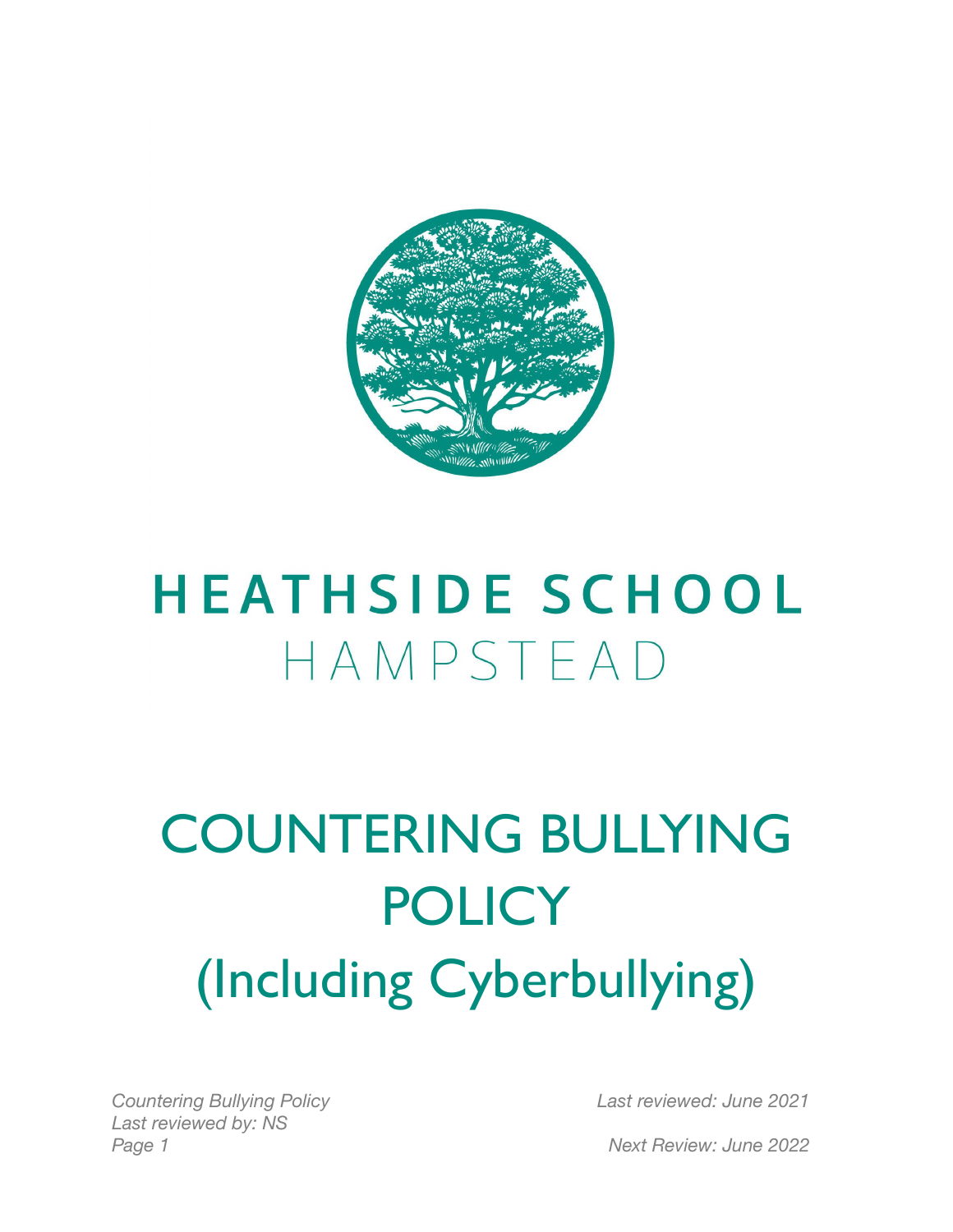### Aims of Policy

This policy has been written with regard to the non-statutory DfE advice: Preventing and Tackling Bullying: Advice for Head Teachers, Staff and Governing Bodies (July 2017); Cyberbullying: Advice for Headteachers and school staff (November 2014); KCSIE (Sept 2020) which highlights peer on peer abuse and Honour-Based violence; The Children Act (2004); Equality Act (2010)

It should also be followed in conjunction with our Behaviour Management Policy, Safeguarding and Child Protection Policy, E-safety Policy and Acceptable Computer Use Policy.

#### Purpose

We are committed to providing a caring, friendly and safe environment for all our pupils so they can learn and be taught in a relaxed and secure atmosphere. Bullying of any kind is unacceptable at Heathside. If bullying does occur, all pupils should know they can tell staff immediately in the secure knowledge that incidents will be dealt with promptly and effectively.

In turn, all our staff know that incidents of bullying against pupils and themselves are unacceptable. Up to date information ensures they understand what bullying is, what behaviours victims might exhibit, and what procedures they should follow should bullying occur.

Preventing and responding to bullying as outlined in this document dovetails with the Heathside Behaviour Management policy. Behaviour management and sanctions have been developed in line with pupils' ages, and shown in detail in appendices to the behaviour management policy.

# Equal Opportunities

In line with our Behaviour Management policy, all pupils are expected to meet the high expectations of behaviour set.

We aim:

- to create an environment where every child and adult feels safe and secure
- to ensure that everyone in the school understands what bullying is, and is not
- to ensure that everyone in the school is aware of how to deal with bullying, if it occurs
- to promote a culture where every child understands it is their responsibility to report bullying if they see or experience it.

*Countering Bullying Policy Last reviewed by: NS Page 2 Next Review: June 2022*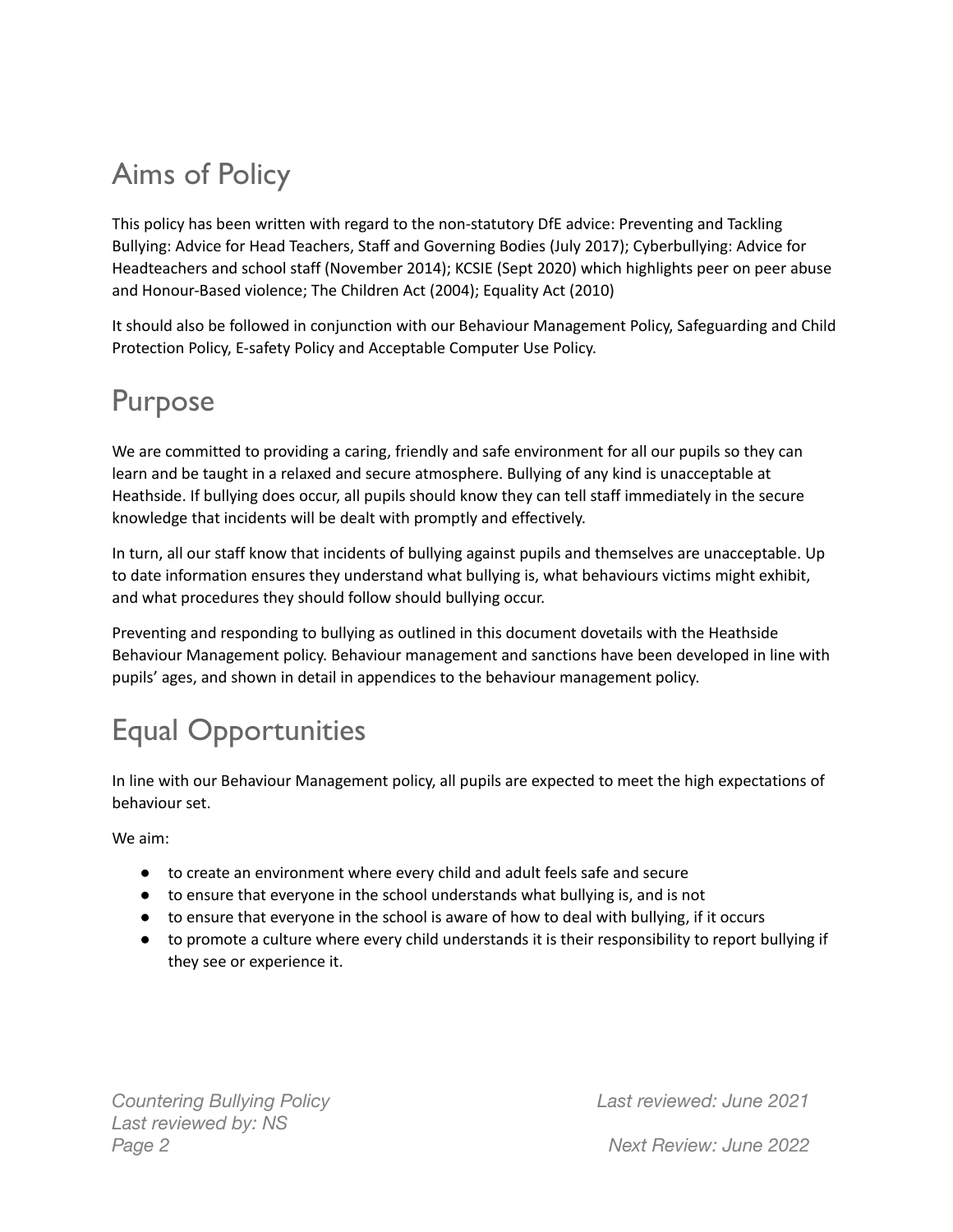# What is Bullying?

We define bullying as deliberately hurtful behaviour by an individual or group of people who physically, verbally, sexually or psychologically abuse another person in such a way that they are left feeling vulnerable, frightened, intimidated, isolated and distressed. It can include incidents away from the school premises which are school-related, but excludes injury through accident. It is recognised that some bullying might be through individual incidents of a relatively minor nature but which assume greater significance when viewed in context, perhaps through frequency or reason. Bullying can take place towards peers and/or towards adults.

#### What forms does bullying take?

Bullying can take many forms and can be short- or long-term. Bullying can be:

- **emotional**: being unfriendly, excluding, tormenting (e.g. hiding books, threatening gestures), taunting, name-calling
- **physical**: pushing, kicking, hitting, punching or any use of violence
- **racist**: racial taunts, graffiti, gestures
- **sexual**: unwanted physical contact or sexually abusive comments
- **homophobic**: because of, or focusing on the issue of sexuality
- **verbal**: name-calling, sarcasm, spreading rumours, teasing, gossiping, saying unkind things about the victim's family
- **cyber**: all areas of the internet, such as e-mail and internet chat room misuse. Mobile threats by text messaging and calls. Misuse of associated technology i.e. camera and video facilities.

#### Tackling bullying in school matters because:

- bullying make pupils unhappy and affects their self-esteem and confidence
- pupils who are being bullied are unlikely to concentrate fully on their school work and will fall behind
- some pupils avoid being bullied by not going to school
- pupils who observe unchallenged bullying behaviour might copy this anti-social behaviour
- bullying can have negative life-long effects on a child
- the school is responsible for providing a safe learning environment for all pupils.

#### Bullying and the law

**There is no one strict legal definition of bullying, however,** some forms of bullying are illegal and it may be necessary for the school to report the [incident](http://www.police.uk/) to the police. These include:

*Countering Bullying Policy Last reviewed by: NS Page 3 Next Review: June 2022*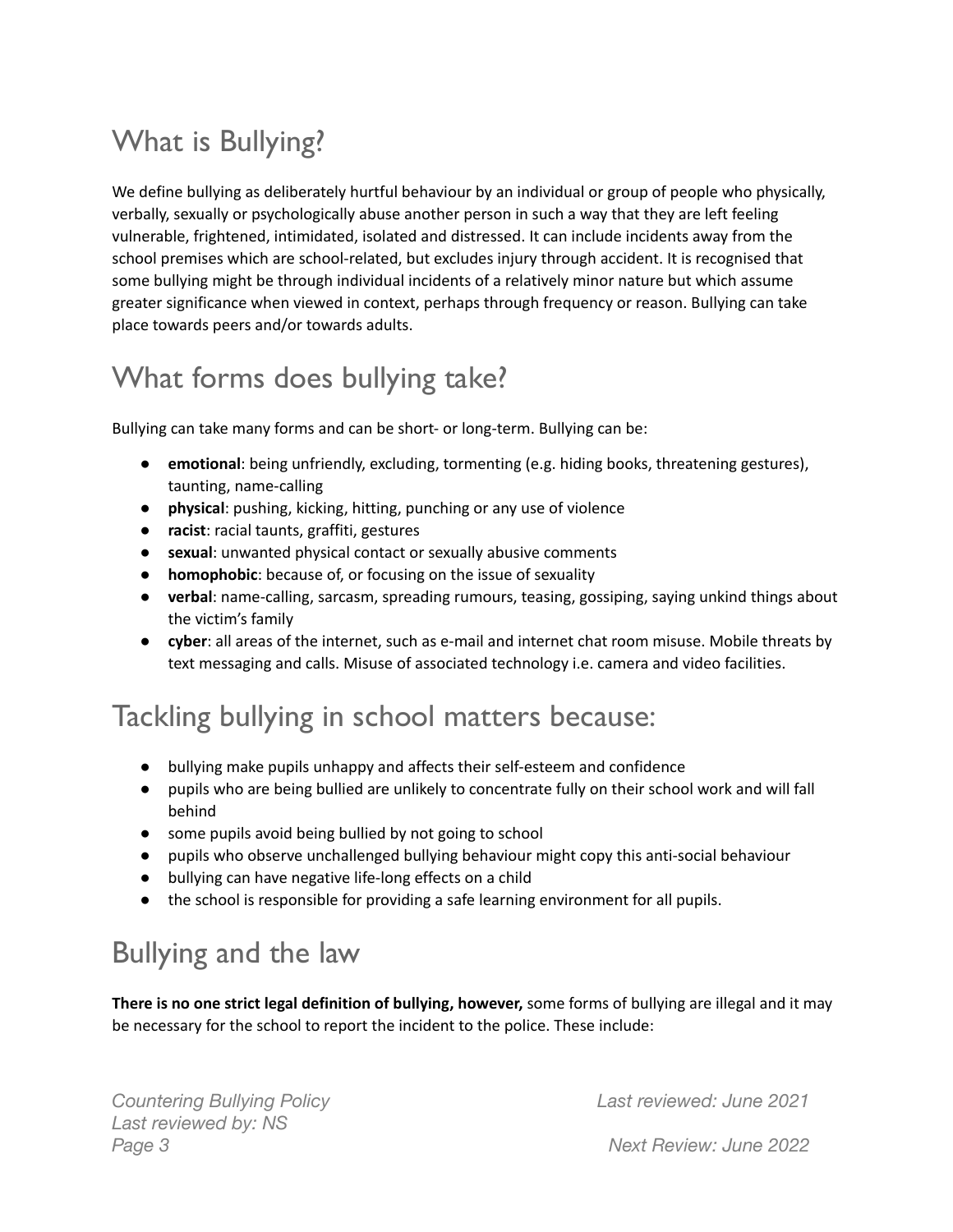- violence or assault
- theft
- repeated harassment or intimidation, for example name calling, threats and abusive phone calls, emails or text messages
- hate crimes

#### Possible Signs and Symptoms of Bullying

A child may indicate by signs or behaviour that he or she is being bullied. Adults should be aware of these possible signs and that they should investigate if a pupil:

- is frightened of walking to or from school
- doesn't want to go on the school/public bus
- begs to be driven to school
- changes their usual routine
- is unwilling to go to school (school phobic)
- begins to truant
- becomes withdrawn, anxious or lacking in confidence
- starts stammering
- attempts or threatens suicide or runs away
- cries themselves to sleep at night or has nightmares
- feels ill in the morning
- begins to do poorly in school work
- comes home with clothes torn or books damaged
- has possessions which are damaged or 'go missing'
- asks for money and starts stealing money (to pay bully)
- has money continually 'lost'
- has unexplained cuts or bruises
- comes home starving (lunch has been stolen)
- becomes aggressive, disruptive or unreasonable
- is bullying other children or siblings
- stops eating
- is frightened to say what is wrong
- gives improbable excuses to any of the above
- is afraid to use the internet or mobile phone
- is nervous and jumpy when a cyber message is received.

These signs and behaviours could indicate other problems, but bullying should be considered a possibility and should be investigated and reported via the CPOMS portal to the relevant Designated Safeguarding Leads.

*Countering Bullying Policy Last reviewed by: NS Page 4 Next Review: June 2022*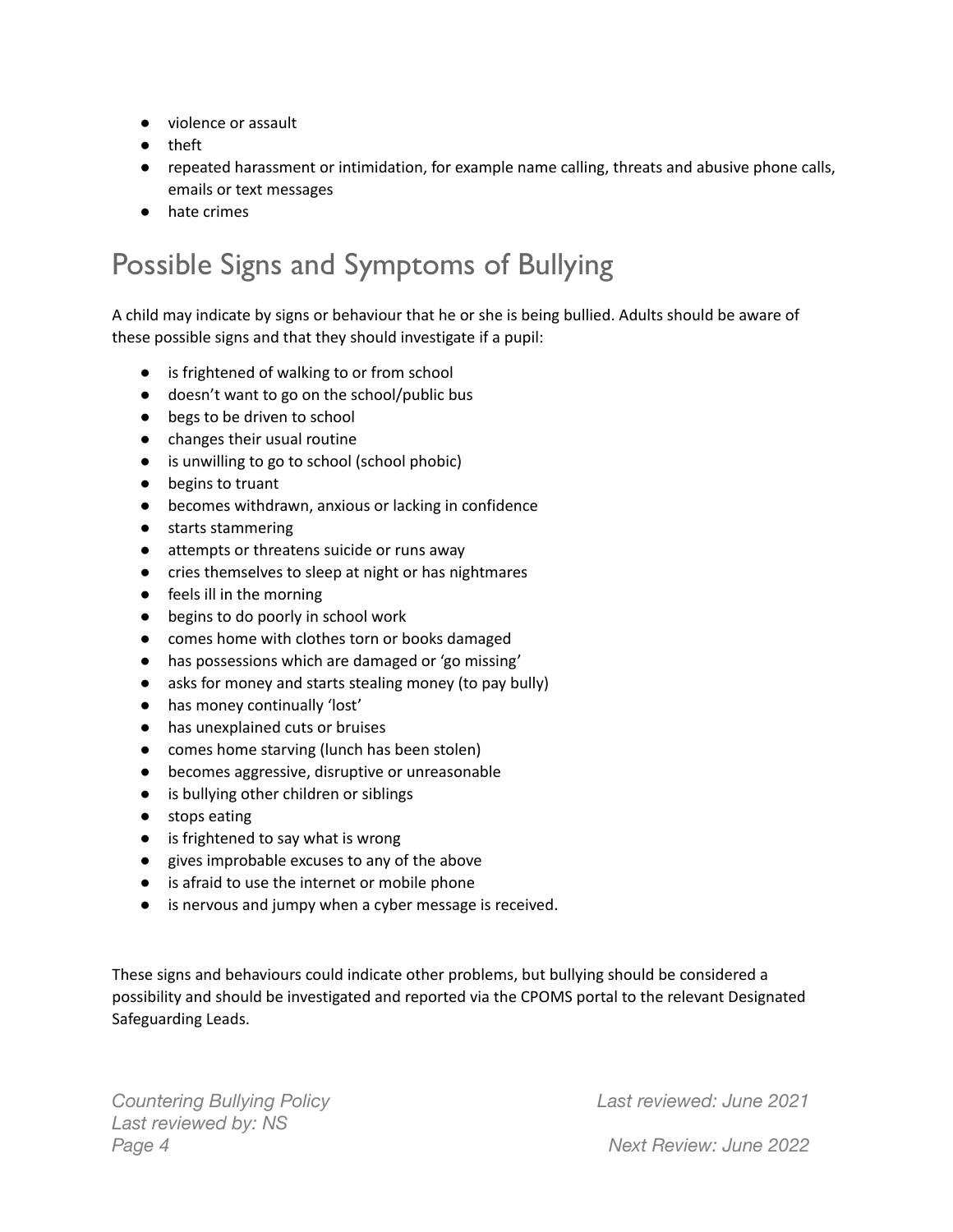# The Heathside Countering Bullying Strategy

Throughout its everyday work, Heathside promotes values which promote co-operative, caring behaviour and reject bullying behaviour. Staff should reinforce these values regularly, and at specific times after any incident, if required.

In addition, specific curriculum topics and activities promote our anti-bullying strategy.

Bullying is discussed and prevented:

- by being part of the PSHE curriculum, and through the promotion of children's personal, social and emotional development in the EYFS
- during specific activities, such as in the annual Friendship Week, Anti-Bullying week
- at assemblies focused on bullying
- during Circle time, e.g. friendships, conflict resolution, assertiveness, trust.
- through Student Council/Student voice the school aims to create an open culture in which bullying is openly addressed and reported never tolerated.

#### Dealing with bullying

#### **Staff**

Staff agree that they:

- will follow the procedures laid down in the Behaviour Management policy, including implementing the various sanctions
- will never ignore suspected bullying
- will not make premature assumptions but will listen carefully to all accounts several pupils saying the same does not necessary mean they are telling it like it is
- will aim to adopt a problem-solving approach
- will follow up incidents of bullying to ensure that it has not resumed
- will be vigilant at all times, but particularly at unstructured times such as Heath time, breaks, lunch-time and lesson changes.

In addition, staff can support pupils – both the victims and the bullies by:

- responding to the inappropriate behaviour
- stressing the class and school rules, and individuals' rights and responsibilities
- awarding rewards, certificates and stickers etc to make pupils feel more confident
- public praise to make pupils feel more confident
- teaching pupils how being passive about bullying behaviour not only colludes with it but sometimes encourages it

*Countering Bullying Policy Last reviewed by: NS Page 5 Next Review: June 2022*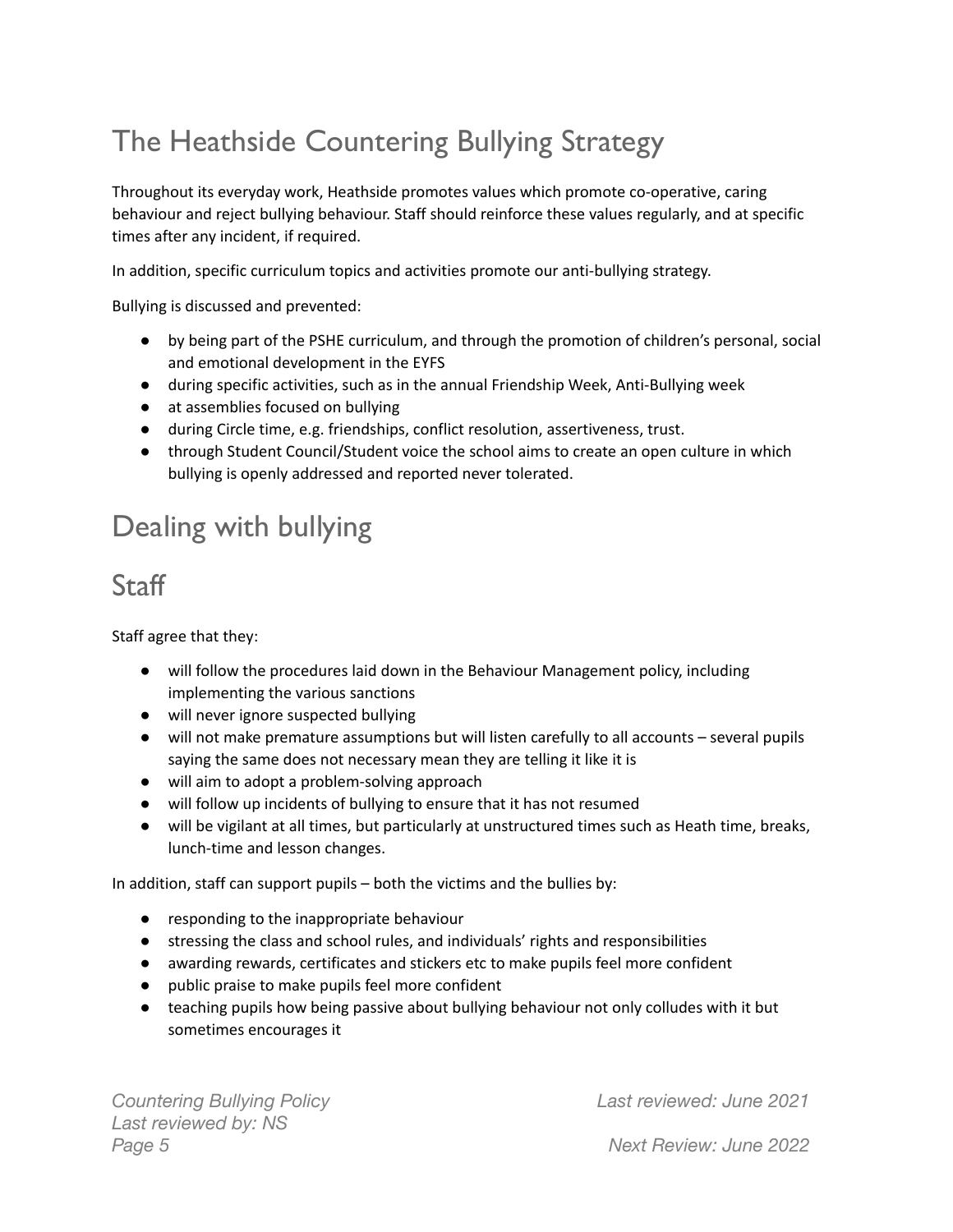● teaching pupils strategies to encourage positive behaviour in others.

#### Pupils

Pupils need to be taught to refuse to comply with bullying pupils' demands, and to stand up for their friends against the bullies. Peer pressure can have great positive benefits.

Victims should be taught to:

- be firm and clear look the bully/bullies in the eye and tell them to stop; role play can help pupils develop suitable strategies
- get away from the situation as quickly as possible
- tell an adult what has happened straight away.

Observers/friends of the victim or bully should be taught to take an active stand against bullying behaviour by:

- not allowing someone to be deliberately left out of a group
- not smiling or laughing when someone is being bullied
- telling a member of staff what is happening
- telling the bullying pupil to stop what they are doing
- showing the bullying pupil that they disapprove of their actions
- encouraging the bullied pupil to join in with their activities or groups.

On being bullied, pupils should be taught to:

- tell a teacher or another adult
- ask a friend to go with them if they are scared to tell an adult on their own
- tell their parents
- keep on speaking until someone listens
- not to blame themselves for what has happened.

*Countering Bullying Policy Last reviewed by: NS Page 6 Next Review: June 2022*